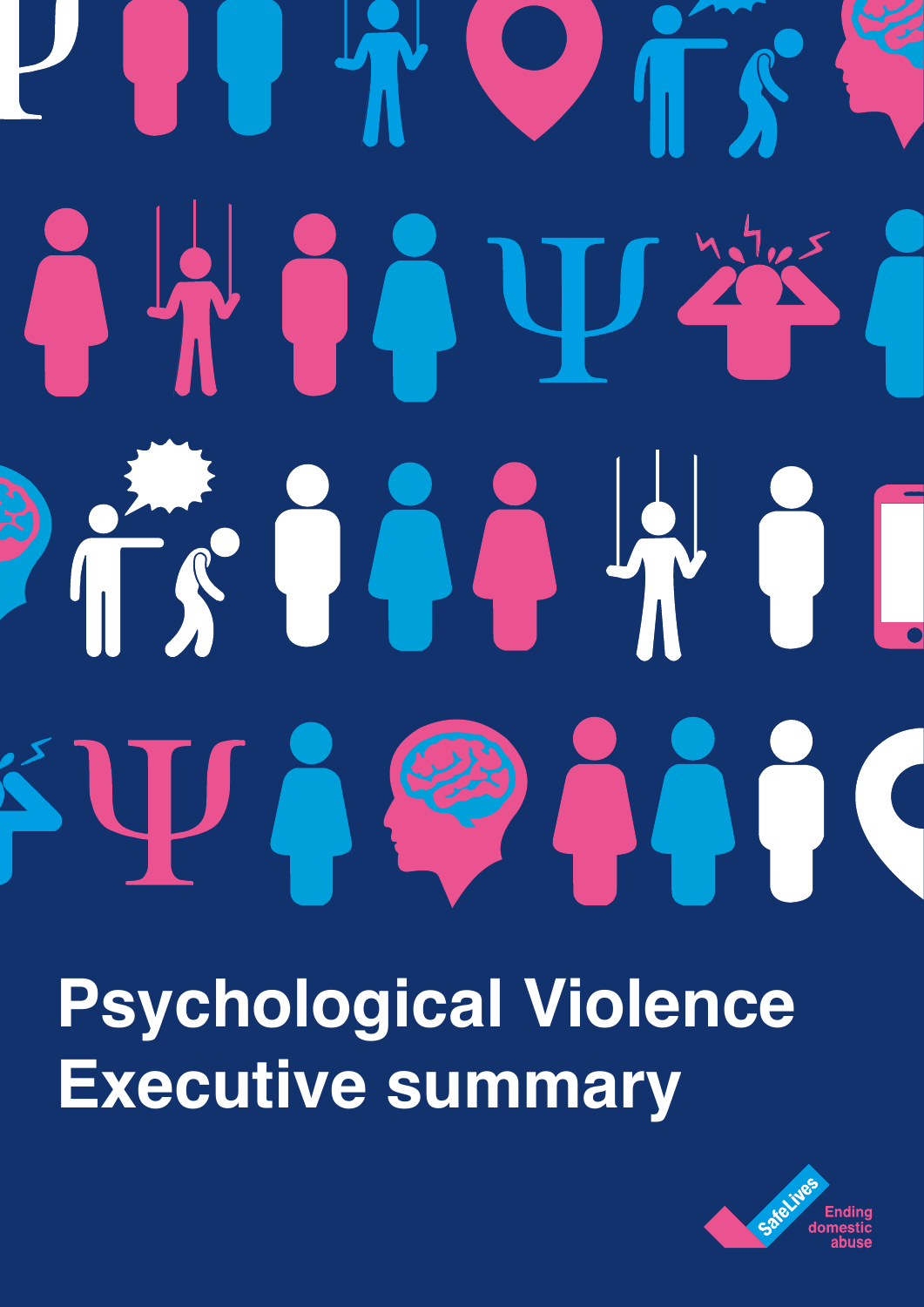# **Executive summary**

SafeLives has been funded by the Oak Foundation to undertake research on 'psychological violence' as part of their 'Issues Affecting Women' programme.

#### **The aims of the research project are:**

- To establish a clear definition of psychological violence, providing a common language that can be used across sectors, across geographical boundaries and to support survivors in identifying domestic abuse.
- To amplify the voices of survivors who experience psychological violence.
- To understand European legislation addressing psychological violence and how this is being implemented.

#### **Evidence was gathered through a mixed-methods approach involving:**

- A desk-based literature review
- Survey to survivors based in the UK who have experienced non-physical abuse
- Surveys to practitioners (who work directly with survivors) and partners (who work in the domestic violence sector but not directly with survivors) across Council of Europe Member States
- One-to one interviews and focus groups with survivors based in the UK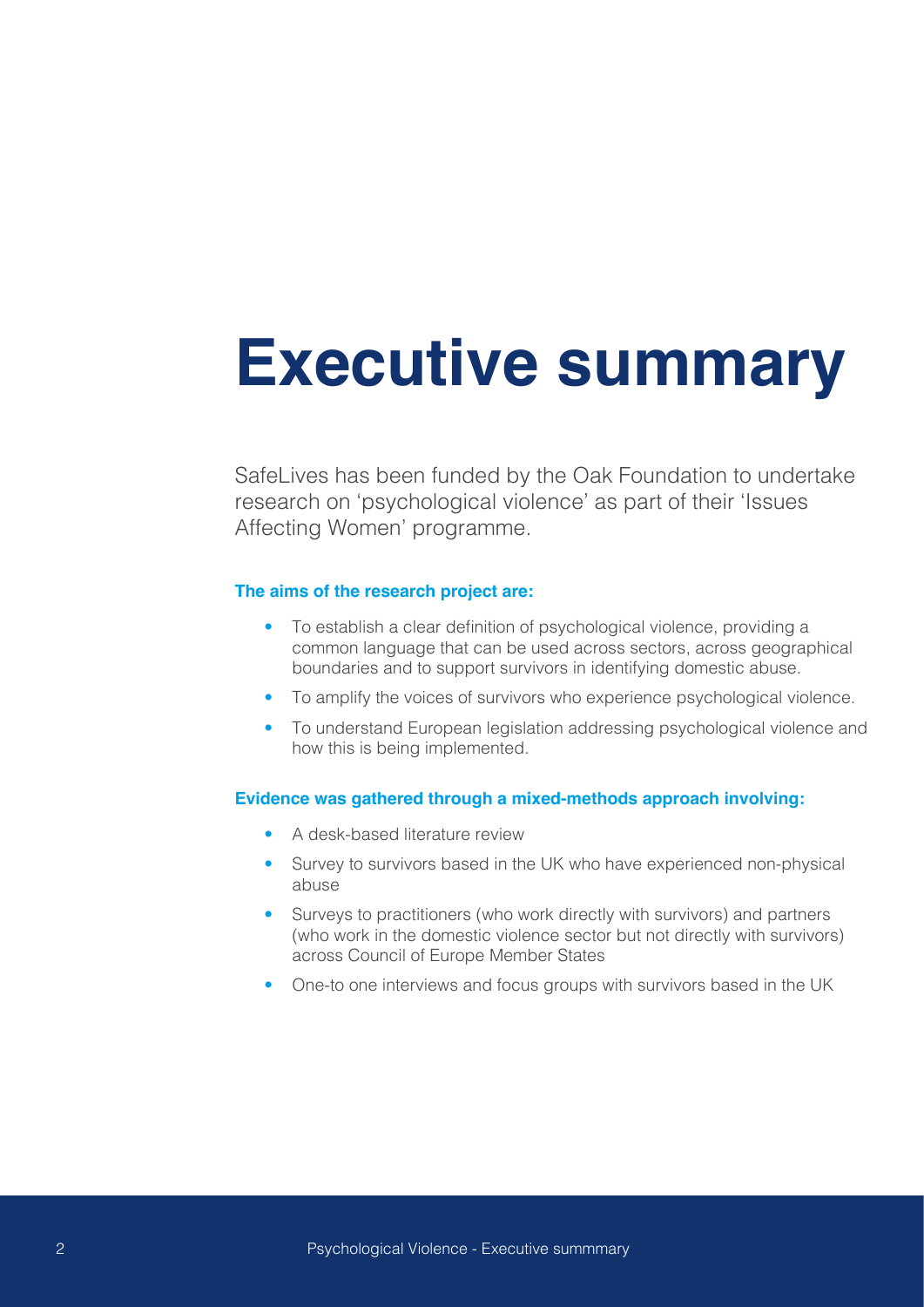# **Key findings**

### **Defining and understanding 'Psychological Violence'**

#### **Across Europe, the term psychological violence is not consistently used or understood. There is a need for a universal term which incorporates a broader range of acts recognised by professionals and survivors**

The Istanbul Convention defines psychological violence as *'seriously impairing a person's psychological integrity through coercion or threats'* however, coercion or threats can be carried out in both physical and non-physical ways. The definition currently focuses on the psychological impact to the victim but does not clearly specify psychological violence as a distinctive form of abuse. Ambiguity in this definition, the key legislative tool in Europe for raising awareness and prosecuting acts of non-physical violence, impacts on professionals, across agencies, and survivors' ability to recognise psychological violence when it occurs.

Uncertainty was seen in survey respondents. Many professionals associated the term 'psychological violence' with only psychological or emotional abuse (47% UK practitioners vs 50% non-UK European practitioners' vs 44% European partners). However, for others the term suggested both physical and non-physical violence (33% UK practitioners vs 29% European partners vs 21% non-UK European practitioners). In the UK, the term caused confusion with both survivors and practitioners because of the connotation of the word 'violence' with physical incidents, considering it contradictory when used with the word 'psychological'.

#### **"You didn't feel like it was violent because the… for me, I didn't have hands on me – I had no bruises, or whatever"**  Survivor

Comments from non-UK European practitioners who thought the term could mean, either or both non-physical and physical violence, explained this was due to feeling the two forms of violence are not mutually exclusive or, relating it to the impact on the victim.

Practitioners agreed that a universal term used and understood across professionals and the public would help identify psychological violence earlier (82% UK practitioners vs 78% non-UK European practitioners vs 76% European partners).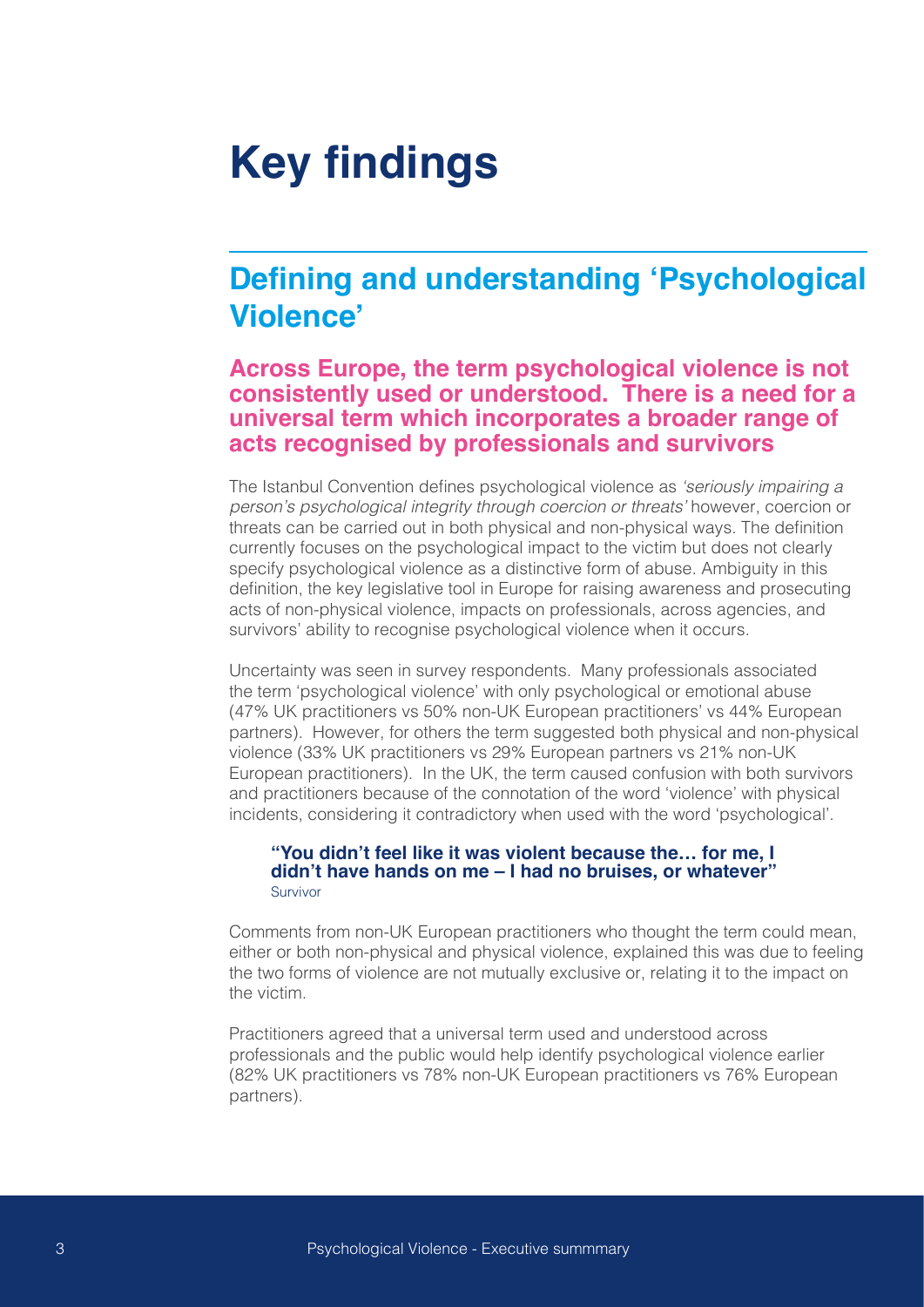#### **Psychological violence should not be advocated as an overarching term for non-physical violence. It should feature only cognitive and emotional elements of abuse**

Terms such as 'psychological or emotional' abuse have been used as overarching terms for non-physical violence and many respondents confirmed they use similar umbrella terms (56% UK practitioners vs 40% non-UK practitioners vs 41% European partners). However, more recently, research literature has illustrated the disadvantages to this showing that there is a need to understand, and give attention to, different forms of non-physical violence as distinctive aspects of abuse have different impacts on the victim, risk markers for physical violence and, longterm harm.

Professionals (44% UK practitioners vs 27% non-UK practitioners vs 38% European partners) who advocated for separate terms to be used confirmed the need to distinguish different forms of abuse, to clarify and validate the victim's experience, and for a more complete risk assessment and support plan.

**"I think if we were to use this one term to describe all nonphysical abuse it would be taking a huge step back…if someone is being subjected to sexually coercive behaviour, then that is what they are experiencing - it is not psychological violence. Why should we reduce this to one form of abuse, so that the perpetrator doesn't look as bad? What about the victim's voice?"** 

UK Practitioner

Further, the expressions 'psychological' and 'emotional' have often been used interchangeably however there appears to be an important distinction; psychological is associated with a cognitive impact on the mind, weakening a person's judgment and thinking whereas emotional is linked to emotions and feelings of self-worth and self-esteem.

Survivors also distinguished 'psychological' as playing with the mind and 'emotional' with feelings. Many used the word 'mental' or 'mentally' when describing their experiences. Other survivors associated the term with control, coercion, isolation, power and manipulation. In consultations, no survivors mentioned physical incidents when discussing the term. Survivors mentioned they considered this form of abuse as planned, intentional or thought through.

**"I would call it 'psychological abuse' but that… psychological… I wouldn't have used that word. I used to call it 'mental torture'…I never used the word 'psychological' until now. It was like 'psychological terrorism'…it was just like someone infiltrating your brain, and I used to describe it as 'he had my brain in his hands', and he was like the 'puppet master"** 

Survivor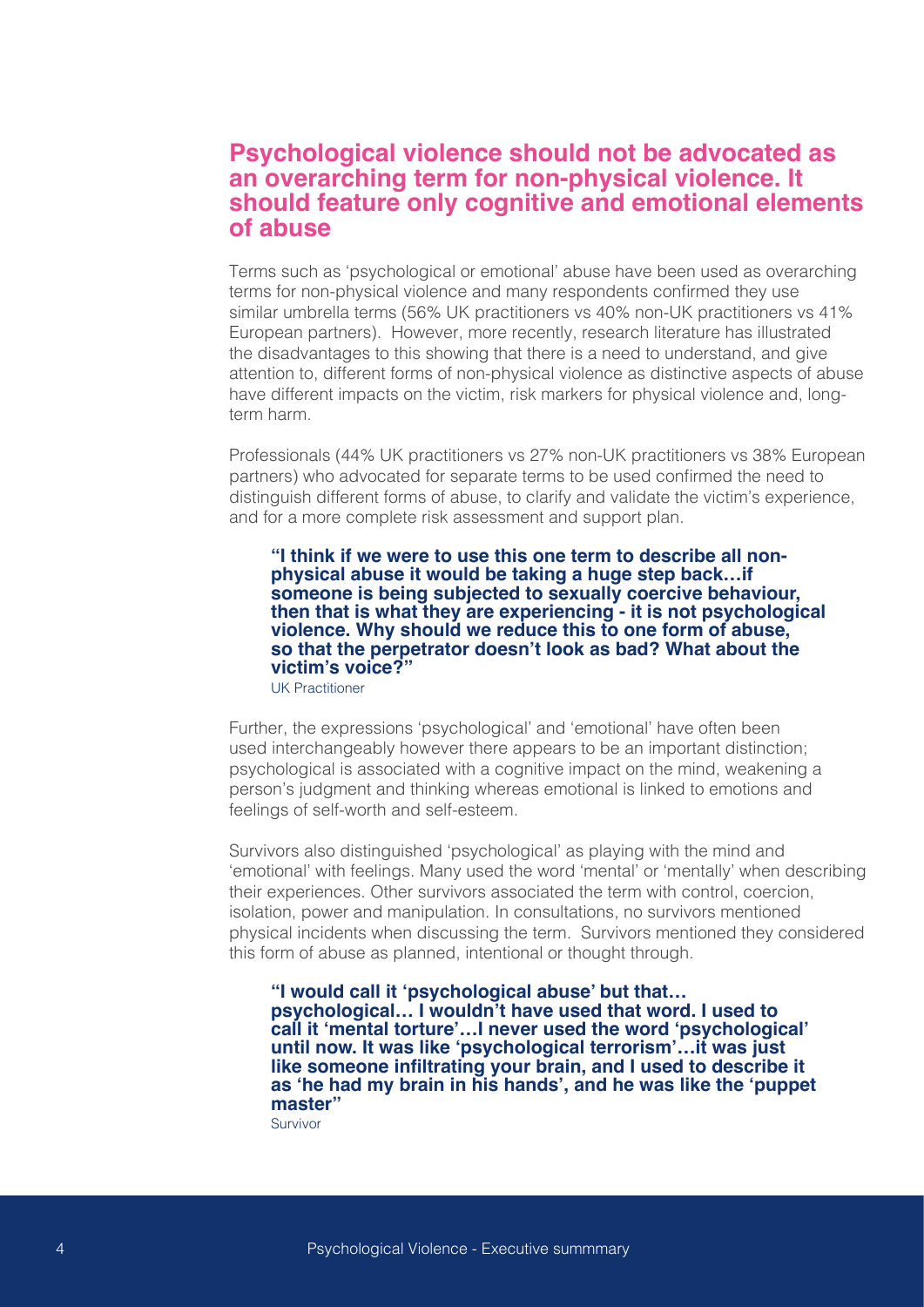# **Understanding the dynamics of psychological violence**

Four key aspects were evidenced in what drives psychological violence. That it occurs commonly and, does not always need to involve physical violence to gain power over victims; it involves a pattern of psychological manipulation; and perpetrators employ a wide range of psychological tactics, often personalised to the victim, to maintain control.

#### **Psychological violence is commonplace and can occur in isolation of physical violence**

91% of survivors had experienced a form of psychological violence at some point in their relationships. For nearly half (49%) this was regularly throughout. 42% of survivors had *never* been physically assaulted causing bruising or cuts and 76% had *never* been physically assaulted causing broken bones or serious injury. When survivors recorded acts of physical violence, they were more likely to be one-off incidents or used at a crisis point/ending the relationship than psychological violence.

**"When I did [Freedom Programme] there was quite a lot of us…only a few of us had ever had a hand laid on us, and that's because some women they ground down and never had to, and then some of us were a bit sparky and he had to resort to those measures to try and get me back down again"**  Survivor

Practitioners also confirmed the regularity of psychological violence. Nearly three-quarters (71%) of practitioners said psychological violence was 'always or often' reported to them by victims when discussing domestic violence and over two-thirds (68%) reported 'very often or often' supporting victims who have only experienced psychological violence.

#### **Psychological violence has a pattern of abuse involving a phase of 'grooming' with returns to periods of affection**

Psychological violence involves a pattern of psychological manipulation. This includes an initial stage often involving constant communication and compliments designed to lure the victim into the relationship ('love bombing') and intermittent revivals of attention, affection and hope used to keep them in the relationship ('dosing'). This slowly desensitises the victim's natural reaction to abusive behaviours, with the abuse becoming normal. At the beginning of their relationships, 96% of survivors said their partner was charming and affectionate, 93% said they expressed love for them very quickly and 92% wanted to spend a lot of time together.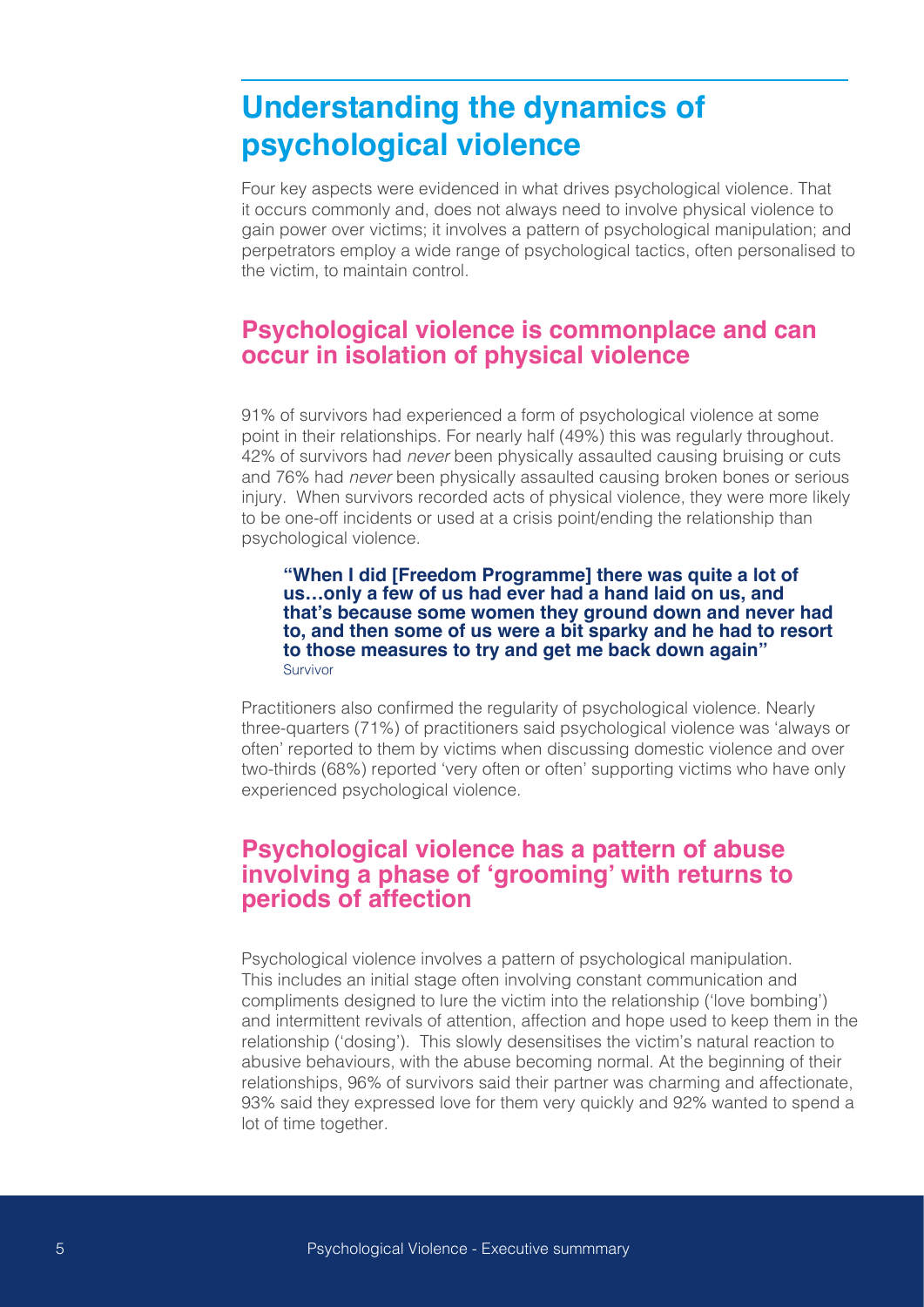Identification is hindered by controlling behaviours being obscured by accepted gendered ideas of protection, romance and love. Survivors reflected on a 'change of character' in the abuser including unreasonable jealousy, gendered put-downs, and restrictions of personal space often carried out under the façade of loving and caring. Many practitioners and European partners agreed (92% vs 91%) that initially, certain aspects of psychological violence can be misidentified as part of romantic love.

Following an abusive incident or trying to end the relationship survivors noted experiences of 'dosing or hoovering'. 80% of survivors said their partner promised to change, saying they recognised their issues; 85% said they loved them, missed them, couldn't live without them; 90% said their partner communicated with them as if nothing had happened. Nearly half (49%) of survivors experienced severe psychological manipulation with a partner threatening to take their own life following an abusive incident, or them trying to end the relationship. Many practitioners and European partners also agreed (90% vs 94%) that psychological violence is usually interspersed with warmth and kindness to create emotional confusion.

**"People who abuse in this way are clever in their manipulation and the drawing you back in with good and kind behaviour before striking again with threats, control and manipulation [which] leaves you on a constant cycle that seems impossible to escape"**  Survivor

#### **Perpetrators use a wide range of psychological tactics to maintain control**

Perpetrators use a wide range of hidden tactics to brainwash a victim and cause psychological confusion, often resulting in victims trying harder to please. They frequently shift blame to the victim, present insults as a joke, gaslight, and present different versions of events. Nearly two-thirds of survivors (65%) said they were regularly given the silent treatment or had their feelings discounted. Over half (53%) regularly experienced control in who they could speak to, meet socially or spend time with. Nearly half (48%) regularly experienced suggestions they were mentally unstable, given mixed messages, made to doubt their own thinking or their partners denied a previous message; and 45% regularly endured verbal insults, humiliations, criticisms or putdowns.

#### **"He made me feel like I was crazy. I apologised for things I hadn't even done just to try and keep the peace. I always felt guilty for everything and nothing at the same time. I was emotionally exhausted; I would cry all the time"**  Survivor

Survivors highlighted how perpetrators behave differently in public to private and, 'recruit allies' sometimes by using their status or social standing. Perpetrators also take advantage of survivors' vulnerabilities. Survivors with mental health illnesses noted how they were threatened with being sectioned. BME survivors highlighted how issues of citizenship can be used against individuals and children with precarious immigration status, so they remain dependent upon their abuser. Survivors also spoke about the use of technology as a tool of abuse. Most practitioners and European partners agreed that technology is frequently used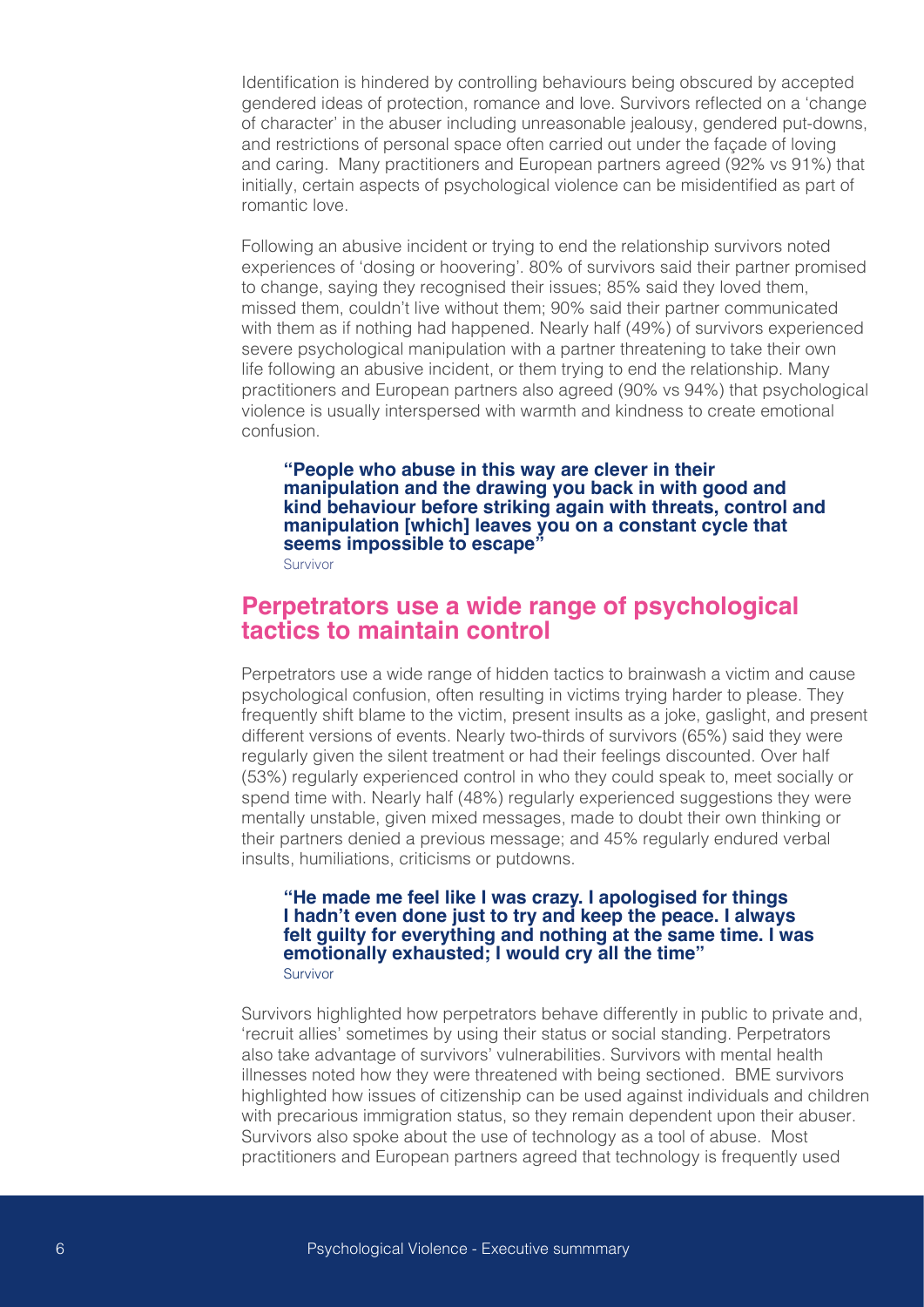to threaten and control victims (93% and 94%) and nearly two-thirds (62%) of survivors reported that, at some point in their relationship, their partners had used technology (e.g. social media, tracking devices) to abuse, harass or stalk them.

**"I suffered with serious mental health difficulties previously and he played on this, I honestly feel I would have made an attempt to end my own life or ended up being sectioned had I not fled"** 

Survivor

## **The impact of psychological violence on survivors and their families**

The clear outcome around the consequences of psychological violence was its gravity. It results in, seriously harmful and often long-term psychological and/ or physical impacts affecting numerous areas of a victim's life, including their children.

#### **Psychological violence is as harmful to victims as physical violence**

Studies have consistently shown that psychological violence can have considerable detrimental and long-term effects on mental and physical health. Victims of psychological violence make up a disproportionate population of psychiatric patients; with links to suicide ideation and suicide attempts.

Survivors described psychological violence as "*the worst abuse*" often explaining that they would rather have been physically hit than endure the psychological cruelty they experienced. Many reported feeling their self-esteem or self-worth was low (90%); feeling confused, anxious or under pressure (88%); feeling exhausted, worn down, lack of motivation (88%); feeling emotionally withdrawn or shut down (88%) and feeling lonely and isolated (84%). 47% of survivors reported having suicidal thoughts. Survivors described additional ongoing impacts including issues with confidence, trust, relationships, finances and employment problems.

**"This is the form of abuse that still haunts me to this day, almost twenty years later. It has impacted my long-term mental health, ability to trust people and have healthy relationships. I was a teenager then and my experience of being gaslighted, manipulated, controlled and emotionally beaten down destroyed me"**

Survivor

Practitioners and European partners agreed that psychological violence can be as, or more harmful to the victim than physical violence (88% vs 97%) highlighting how victims can still be at high risk of homicide even when there are no incidents of physical violence. Practitioners described severe and devastating impacts on victims mental and emotional health including high levels of anxiety and depression, PTSD, suicidal ideation, suicide attempts including overdoses, selfharm, diminished self-esteem/self-worth, low confidence, and an eroded sense of self; explaining how these effects are long-term and impact on the person's ability to parent, work, socialise and ability to generally function day-to-day.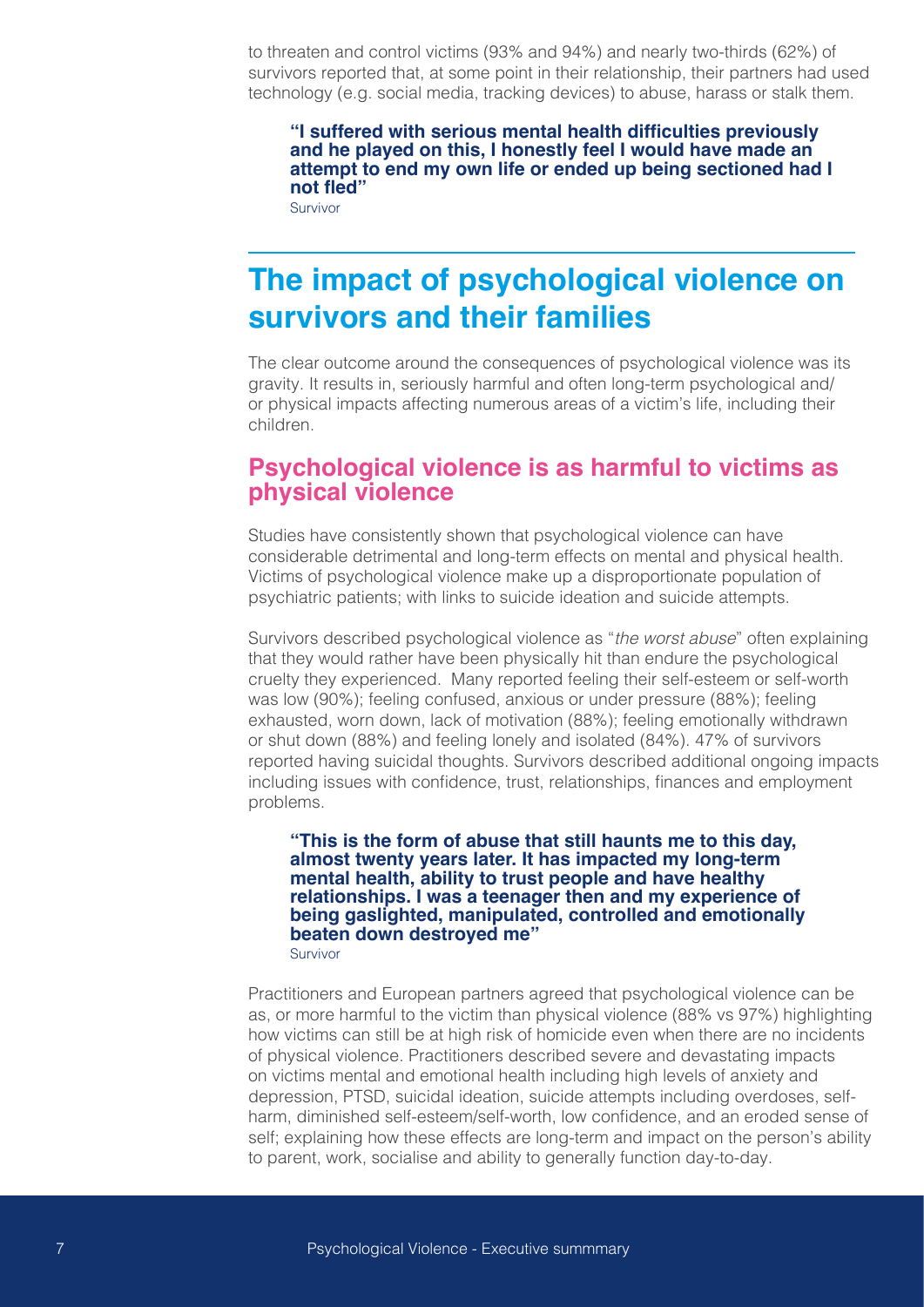#### **Psychological violence confuses the victim making it difficult to recognise as abuse**

The dynamics of psychological violence produces extreme psychological confusion. Practitioners note that as the abuse isn't obvious and is often tied up in romance, it produces an acceptance and "*these entrenched experiences become highly normalised*". Practitioners described how survivors have difficulty letting go of the relationship due to the dependency the abuser has created. Survivors experience disbelief, doubting themselves and seek to excuse the behaviours, often grieving for the loss of their partner. Practitioners highlighted how clients don't consider what they were subjected to, as abuse, and do not identify as a victim, feeling their experiences are not as valid as those who experience physical violence.

Many survivors confirmed they did not realise what they experienced was abuse until they had left the relationship. Survivors highlighted the difficulty of identifying what was happening to them, knowing something wasn't right but constantly questioning themselves. Many described the 'frog in water' scenario due to the subtle and creeping nature of the abuse.

**"I am a strong woman…I always thought I would leave a man who treated me badly. But it creeps up on you. They are very clever and manipulative"** 

Survivor

#### **Children are hidden victims of psychological violence. Perpetrators often use contact with children as a means to continue control**

Psychological violence can impact children even before they are born. Studies show its association with pregnancy complications, low birth-weight babies and pre-term birth. There is evidence that growing up in a home with psychological violence has a longer-term impact on children's wellbeing than growing up with physical violence. Many children living with psychological violence are often used as 'tools of abuse' with the perpetrator undermining the victim's child and parent relationship.

85% of survivors said the perpetrator of abuse used the children to threaten and control them. 72% of survivors said the perpetrator attempted to turn their children against them. Many survivors feared their children would normalise and replicate the behaviour they had seen as adults. Practitioners and survivors highlighted the serious impacts of being raised in an environment where there is psychological violence, with effects being seen even at a young age.

**"So, one of my children took much longer to speak...she learnt not to rock the boat…the other child developed in a different way…a more nervous child –harder to sleep, harder to be alone…even though we are talking about very young children – so, when people say 'Oh, the child is too young, there was no damage done because they were too young' that is a lie"** 

Survivor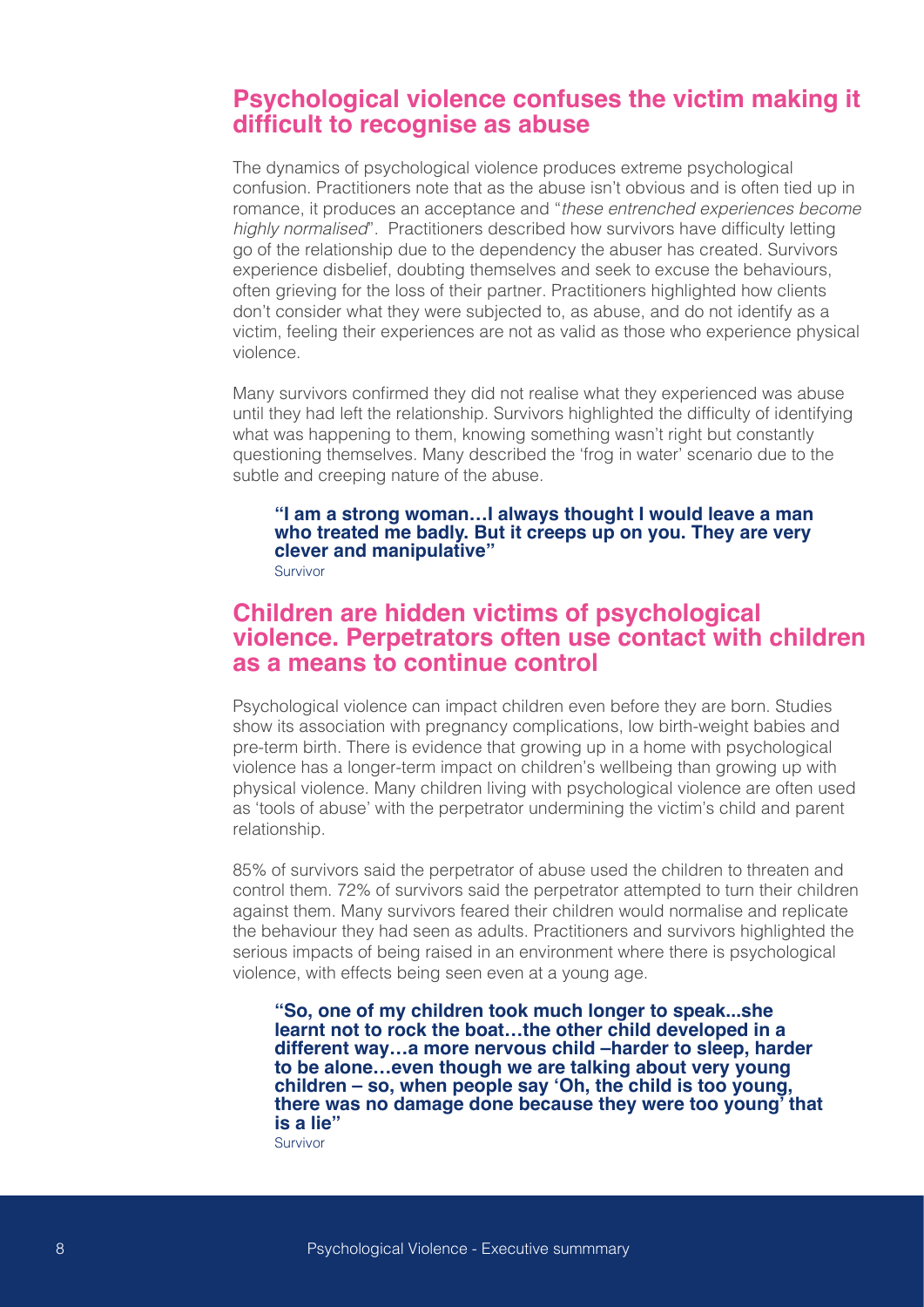## **How we can support people experiencing psychological violence**

Key to supporting people experiencing psychological violence is raising awareness so this form of abuse is widely recognised both professionally and publicly. When victims and their families have experienced psychological violence there needs to be a specialist and comprehensive response to ensure full recovery.

#### **A wide range of professionals' need training around psychological violence to avoid missing opportunities to identify and support victims**

Practitioners felt psychological violence is not considered as seriously by wider professionals as physical violence. 91% of practitioners and 100% of European partners agreed that mandatory training for police and legal professionals and training for wider agencies would help identify psychological violence earlier. Non-UK respondents stressed the lack of understanding of psychological violence, between intimate partners, in officials in their countries resulting in victim blaming and an insensitive to response to survivors.

Nearly a third (31%) of survivors did not access any service for support around psychological violence. Survivors told us the fear of not being understood, consequences, and shame stopped them from approaching services. The training of health professionals around psychological violence is also crucial. 30% of survivors accessed their GP, and others looked to health visitors or midwives for support. Some survivors visited GPs with emotional or physical complaints not realising they were manifesting due to domestic violence indicating the importance of professionals to investigate unexplained symptoms. Practitioners noted how earlier recognition from health authorities could bring cost savings due to the reduction of medications administered from a misinterpretation of symptoms.

#### **There is a need for improved access to long-term, specialist therapeutic services to support victims and their children's recovery**

Practitioners highlighted a need for specialist support that is accessible to all and delivered by professionals who understand the dynamics of domestic violence and risk. Practitioners drew attention to the current waiting lists for therapeutic support and mental health services highlighting the failure of providing immediate support increases the possibility of victims returning to the relationship. They also noted support needed to be long-term and thorough for victims to make a full recovery.

Some survivors noted they accessed counselling for themselves in a private capacity and others highlighted the need, and difficulty, of accessing specialist therapeutic support for their children who were also victims of the abuse.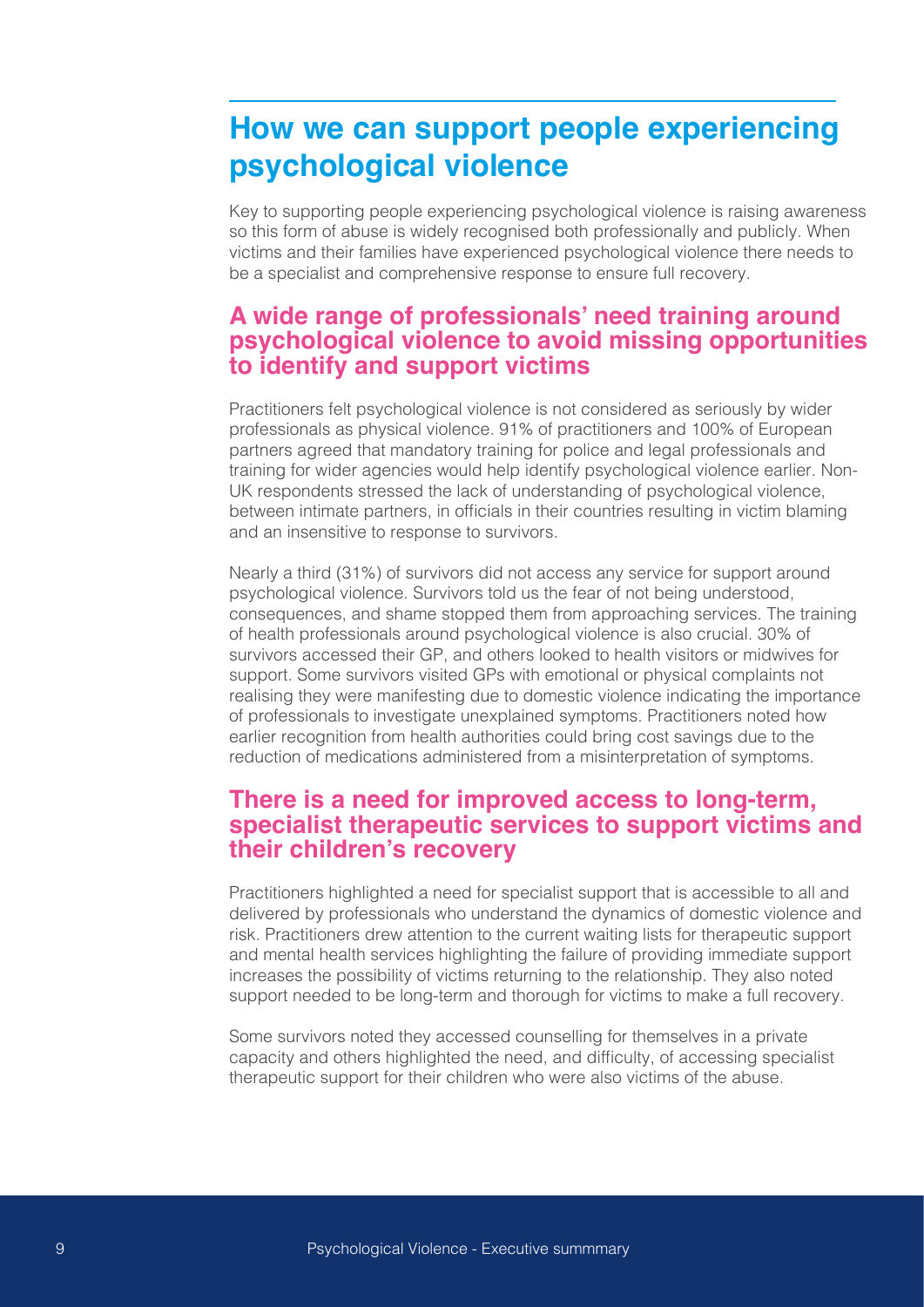**"Apart from Action for Children, which is only a six-week thing, there was no… access. It took me 3 years to get into CAMHS to see a therapist for my younger son. We went in there; the therapist in there said – which is the worst thing you can say to an abused child – 'Is it because you think you're like your Dad?"** 

Survivor

#### **The public profile of psychological violence needs to be raised to increase its recognition as a form of domestic violence**

Survivors and practitioners felt public awareness campaigns focus too much on physical violence. Many believed that psychological violence is largely un-reported as victims do not recognise it as abuse. Survivors suggested wider media and local advertising, focusing on psychological aspects of abuse, to help victims identify earlier. Some stressed the importance of publicly revealing the seriousness of psychological violence, including uncovering its link to suicides. Survivors felt messaging should not only be directed at victims, but also to abusers asking "do you do this?" to alert them to unreasonable relationship behaviours.

Practitioners agreed that better public awareness of the covert psychological tactics of an abuser (92%), the pattern of a psychologically violent relationship (92%) and the dynamics of psychological violence (91%) would help earlier identification.

**"I have seen many women with devastating effects from suffering this level of abuse, it has taken a long time for them or someone else to recognise that this is abuse. Too often I hear from women that "he doesn't hit me" so therefore I am not being abused in any way"**  Practitioner

#### **There is a need for societal change to challenge the normalisation of psychological violence**

Linked to the demand for training and awareness was the need to challenge the normalisation of psychological violence, both publicly and professionally. European partners noted in some countries a conservative gender biased culture in professionals naturalises psychologically abusive behaviour when the perpetrator is male.

Survivors highlighted the need for a change in cultural patterns of behaviour to break down gender stereotypes and accepted gender behaviours. BME survivors underlined the commonality and acceptance of this form of abuse in their communities, meaning families reinforce and prolong the mistreatment.

**"When people discuss how their partner has been behaving towards them, due to a lack of awareness, it is more likely to brushed off as "normal" or "not a big deal" rather than realising the seriousness"** 

**Practitioner**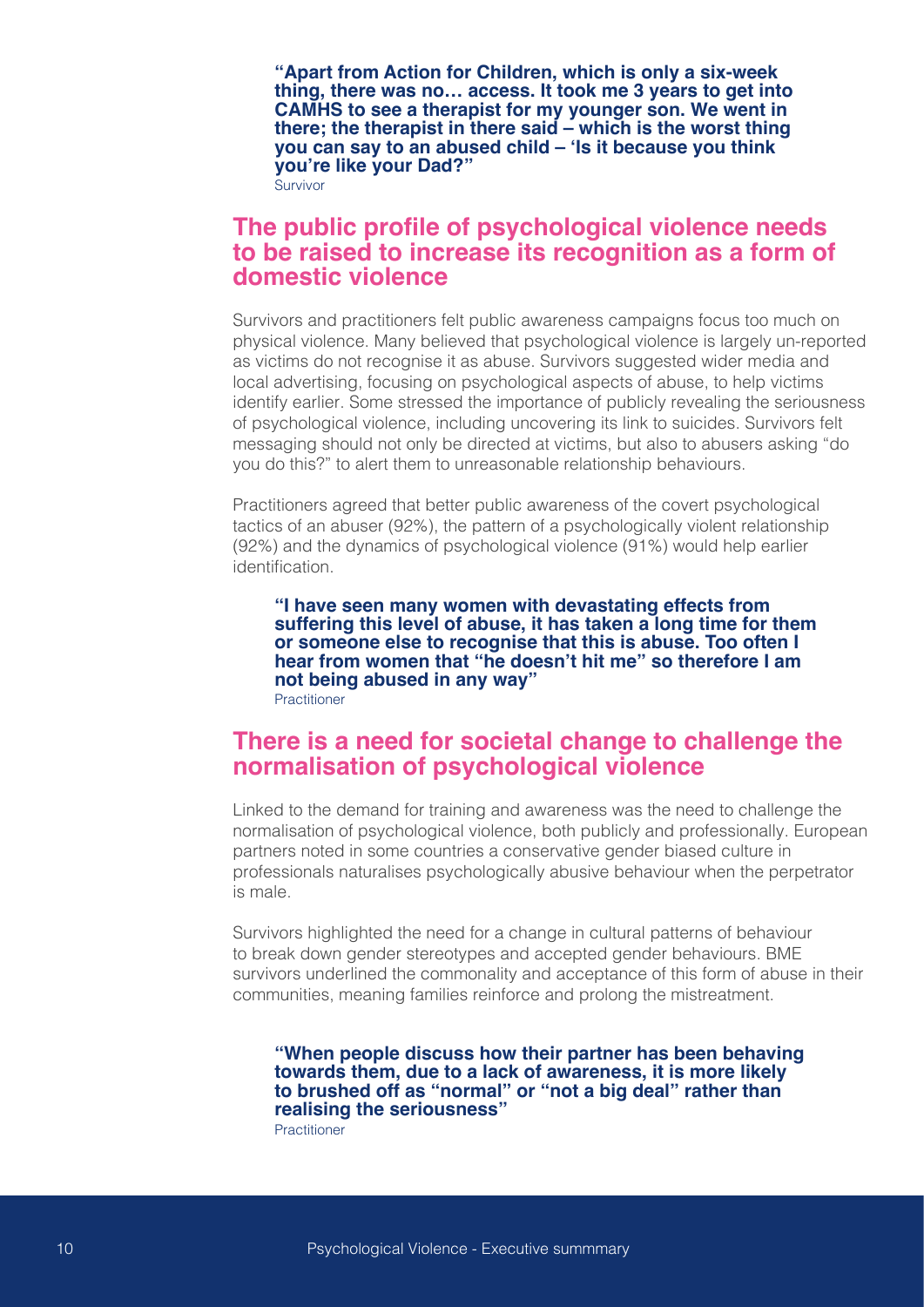Practitioners and survivors thought, to make change and prevent future abuse, the emphasis must be on educating children and young people around acceptable relationship behaviours to de-normalise controlling behaviours currently often accepted as 'loving and caring'. 93% of practitioners agreed that healthy relationships education in schools and children's services would help earlier identification of abusive behaviours and make longer term societal changes. Both also spoke of a need to focus on boys and men to challenge their negative views of relationships and females.

# **Improving legislation to protect people experiencing psychological violence**

For legislation to fully protect people experiencing psychological violence across Europe, firstly, laws need to be coordinated. Further, laws must recognise domestic violence as a 'course of behaviour' that can extend over time and can include various forms of violence, not only physical, to give adequate protection to people experiencing psychological violence. However, any legislation must be combined with specialist, mandatory training of criminal justice professionals to give authorities a comprehensive understanding of this complex form of abuse and, consequently the ability to use regulations.

#### **Legislation around psychological violence needs to be regulated across Europe**

There is a need to coordinate legal definitions across Europe. Most Member States have legislation and policy about psychological violence, but it is not necessarily gender-specific or reflective of the individual acts that make up non-physical forms of violence. Laws relating to psychological violence are often not matched with a criminal offence meaning there are few mechanisms for prosecution and fewer opportunities for victims to access legal support. Legislation also continues to prioritise physical forms of violence. There is also a lack of robust and routinely collected data around psychological violence which makes monitoring the effective implementation of law and policy across Europe problematic.

#### **The lack of understanding across professionals means any relevant legislation is failing to protect victims and their families**

Even in countries where relevant legislation is in place, the response to victims is inconsistent due to a lack of professional understanding of psychological violence. Over half (54%) of practitioners who have related legislation in their countries did not think it made a difference in protecting victims of psychological violence. Practitioners and European partners reinforced the view that this was mainly due to a lack of training and recognition in professionals, resulting in relevant laws not being used and a lack of convictions.

#### **"Legislation only has a real impact if it is properly implemented. This involves many issues from training of police agents to disseminating information and offering appropriate answers to tackle the needs of victims"**

European partner, Portugal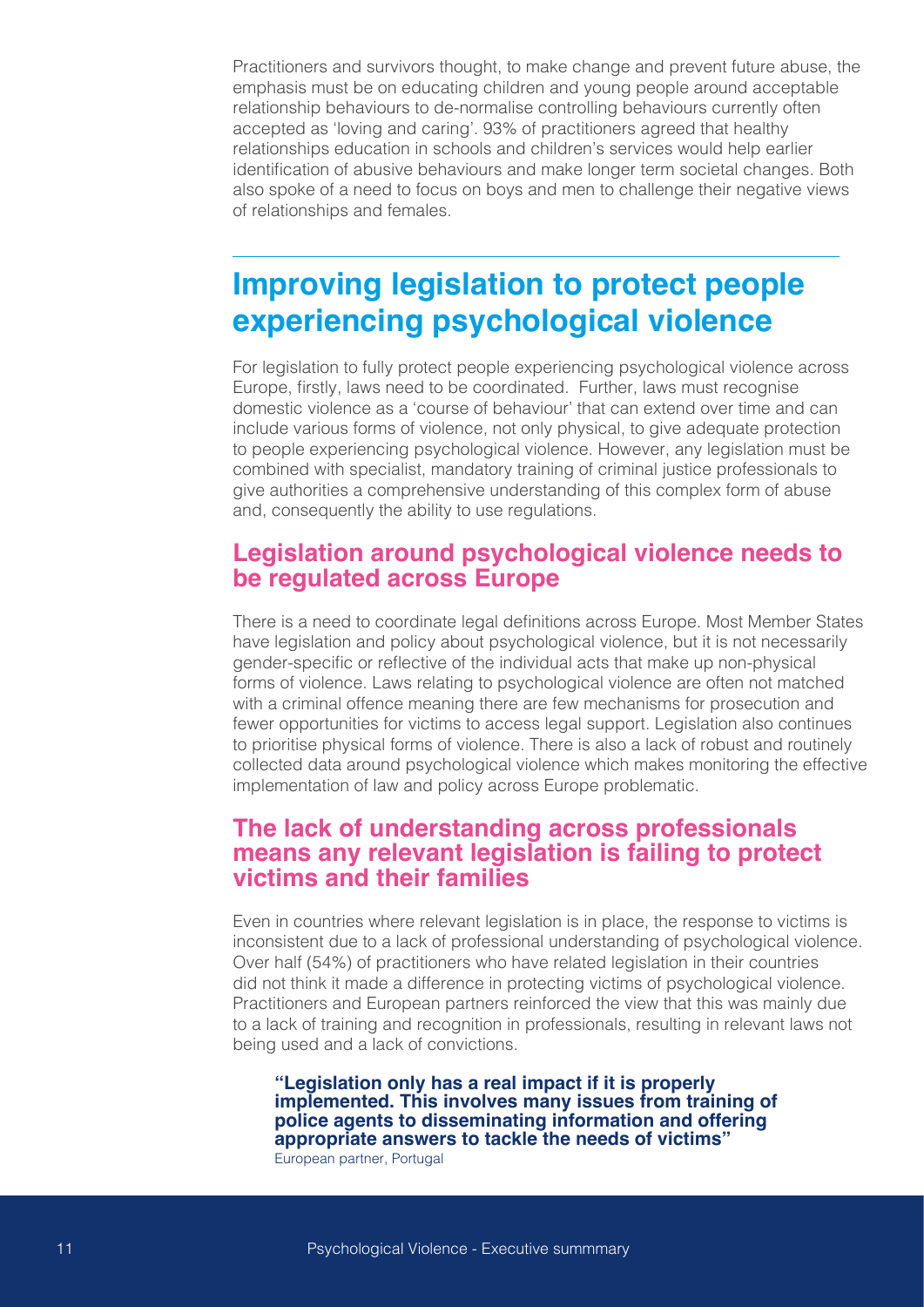European respondents also drew attention to the lack of education and gender biased attitudes in the police and judiciary in their countries which result in victim blaming and psychologically abusive behaviours being normalised.

#### **"Italy is a very traditional country, and the legislation is not followed enough"**

European partner, Italy

Survivors highlighted the negative impact of professional inexperience on themselves and their children with abuse, control and manipulation continuing throughout judicial proceedings. Nearly three-quarters (73%) of survivors said perpetrators used child contact to continue the abuse. Survivors felt professionals and services allowed abuse to continue, often being manipulated by the perpetrators themselves.

**"Despite very obvious emotional and financial abuse, the family court system did nothing to acknowledge or prevent the abusive behaviour that was right under their noses. There is no punishment for abuse, perjury or contempt and very little regard for the welfare of children"**  Survivor

#### **The burden of proof is being put onto survivors to evidence psychological violence**

Many practitioners did not feel legislation was helping to protect victims as the burden on proof is being put onto them to evidence the abuse at a time when *"victims of psychological violence have such low self-esteem they do not feel they are worth social justice"*. They fear they would not be believed, and they are fearful of the perpetrator finding out. Survivors told us that, they themselves doubt, if what they are experiencing is abuse when there have been no physical incidents, and that proving the abuse is extremely difficult without physical evidence.

**"There's no definitive line that gets crossed, no physical damage to prove to oneself or others. Even two years out of the relationship, I still sometimes doubt what happened to me, and question the severity of it, even though I became suicidal and there were death threats. Many, many times I wished he would hit me, so that I could know for sure it really was abuse, so there would be proof, so that I had a clear reason to leave the marriage, and a clear reason to justify and explain it to others. He was so charming, no-one would ever believe me otherwise"** 

Survivor

#### **Legislation around psychological violence is considered key to give the societal message that it is a crime**

Despite problems with relevant legislation, many practitioners and European partners stressed the need for laws aimed at psychological violence. They noted how it has raised its profile and, validates the victim's experience, giving the message that it is a crime not to be tolerated. Many UK practitioners noted the Serious Crime Act 2015 around coercive and controlling behaviour is a step in the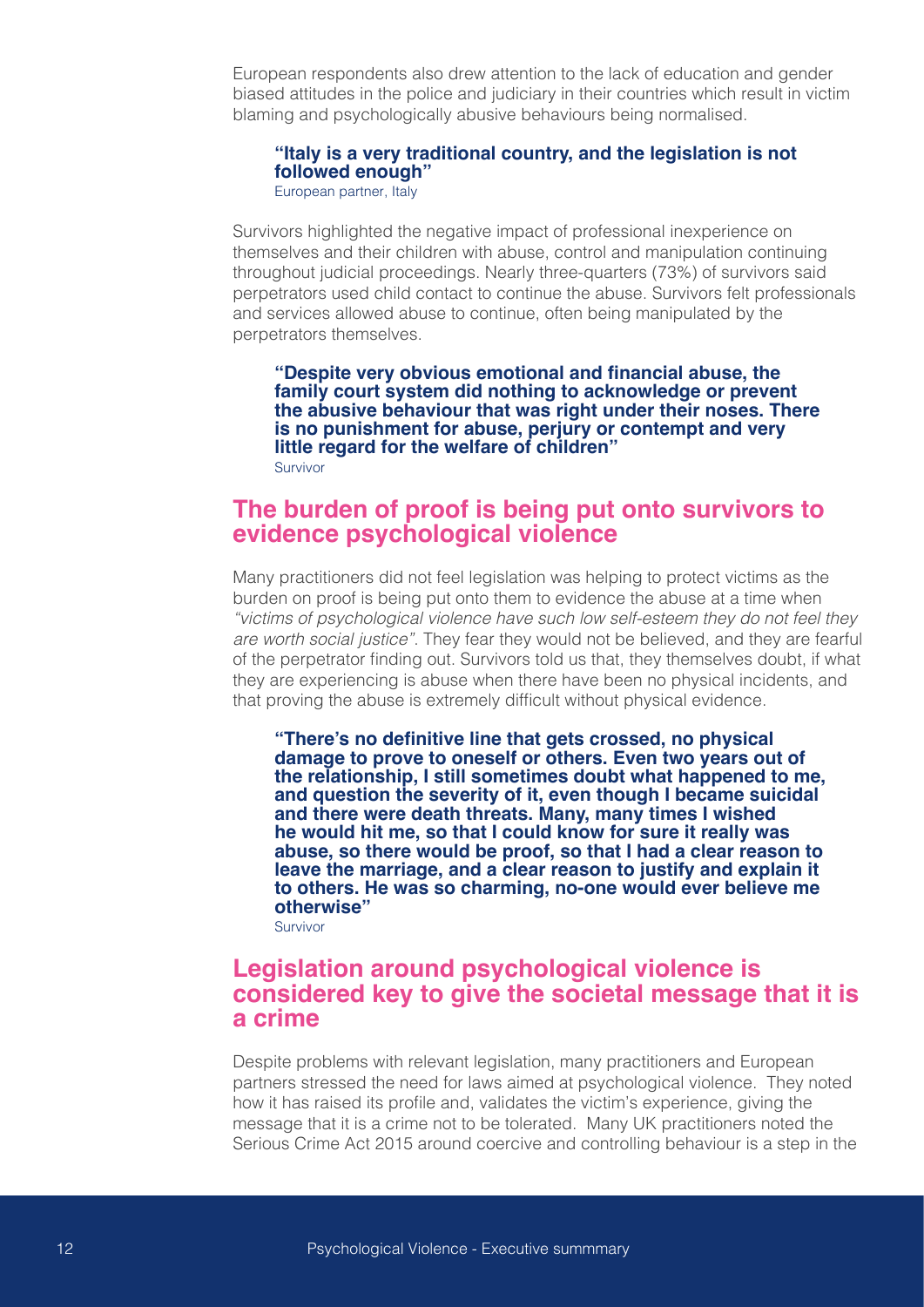right direction with some practitioners seeing an increase in prosecutions. Others noted how legislation recognising psychological violence aids in protecting the victim and enables legal orders to be obtained.

**"Without legislation, the perpetrators of psychological violence are not held responsible for their actions. Perpetrators know this! Without this legislation we uphold the common myth that 'if there is no physical violence' then it isn't abuse"** 

European partner, Ireland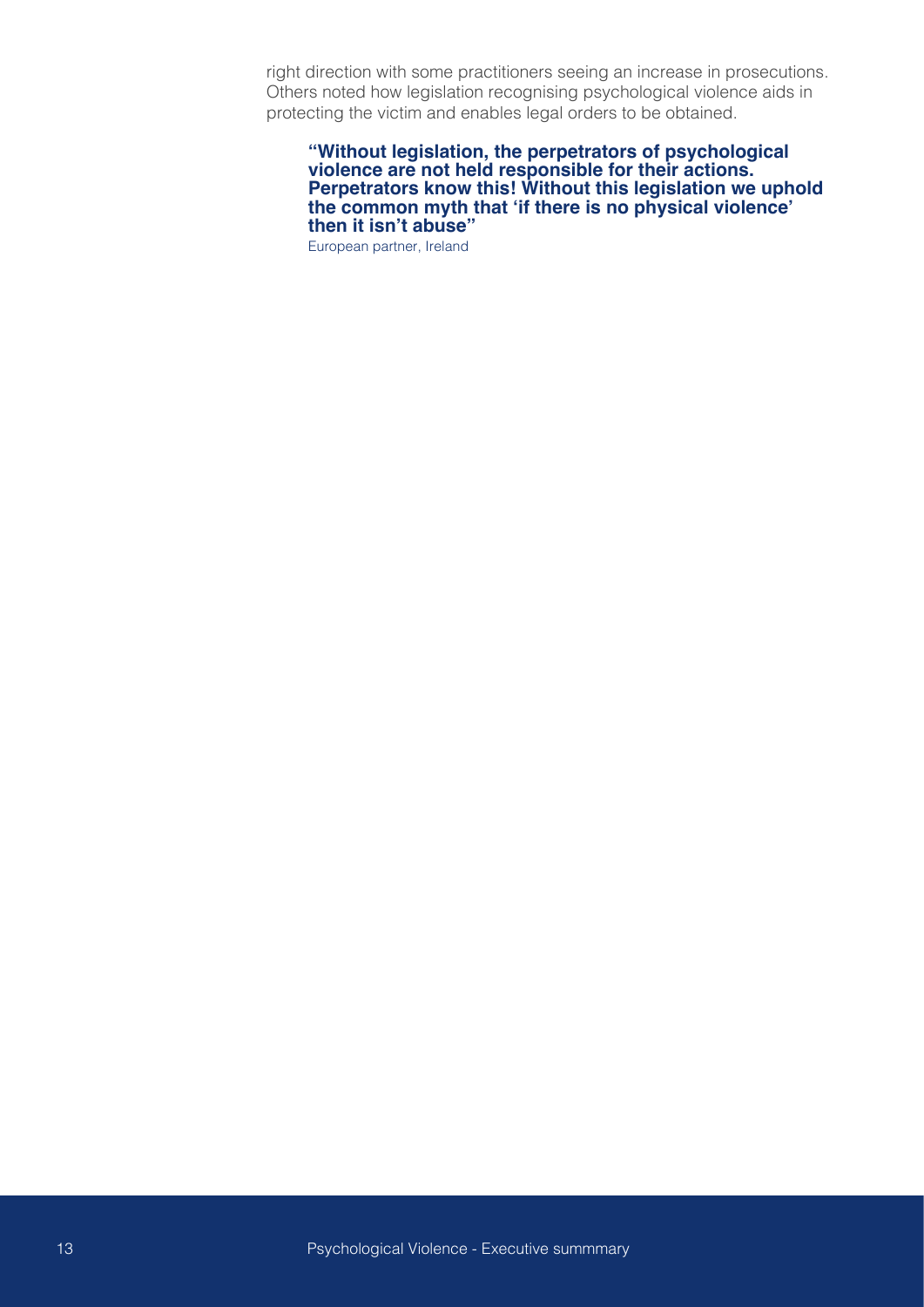# **Recommendations**

#### **Recommendations for the Oak Foundation**

**1.** As the term 'psychological violence' is set in the Istanbul Convention, we recommend working with the Council of Europe to promote the use of a well-defined and standardised definition associated with the term, to assist with earlier recognition, until further investigation can be carried out across Europe. We advocate the following description, which incorporates words used and recognised by survivors in the project acknowledging, in some countries (e.g. UK), the word 'abuse' should replace 'violence' to avoid theoretical confusion:

#### **Psychological Violence (Abuse) involves the regular and deliberate use of:**

*"A range of words and non-physical actions used with the purpose to manipulate, hurt, weaken or frighten a person mentally and emotionally; and/or distort, confuse*  **or influence a person's thoughts and actions within their**  *everyday lives, changing their sense of self and harming their wellbeing"* 

- **2.** Commission research into the understanding of the term 'psychological violence' across a wider European context.
- **3.** Develop a toolkit around psychological violence that can be circulated to professionals across wider agencies in several key languages.
- **4.** Create promotional materials for distribution exposing the dynamics of psychological violence – with a focus on the abuser, as well as the victim. Enlighten people to the risks – e.g. its relation to suicide and selfharm; its impact on pregnant women; its impact on children.
- **5.** Use the Oak Foundation's social media outlets to disseminate key statistics and information provided from the report to generate discussion and distribute knowledge.
- **6.** Work with partners to ensure any training platforms, such as the Council of Europe's online course for legal professionals, includes information on psychological violence.
- **7.** Commission the development of a practice assessment tool that identifies and assesses the risk of psychological violence and provides guidance on responding to victims and perpetrators of this form of abuse.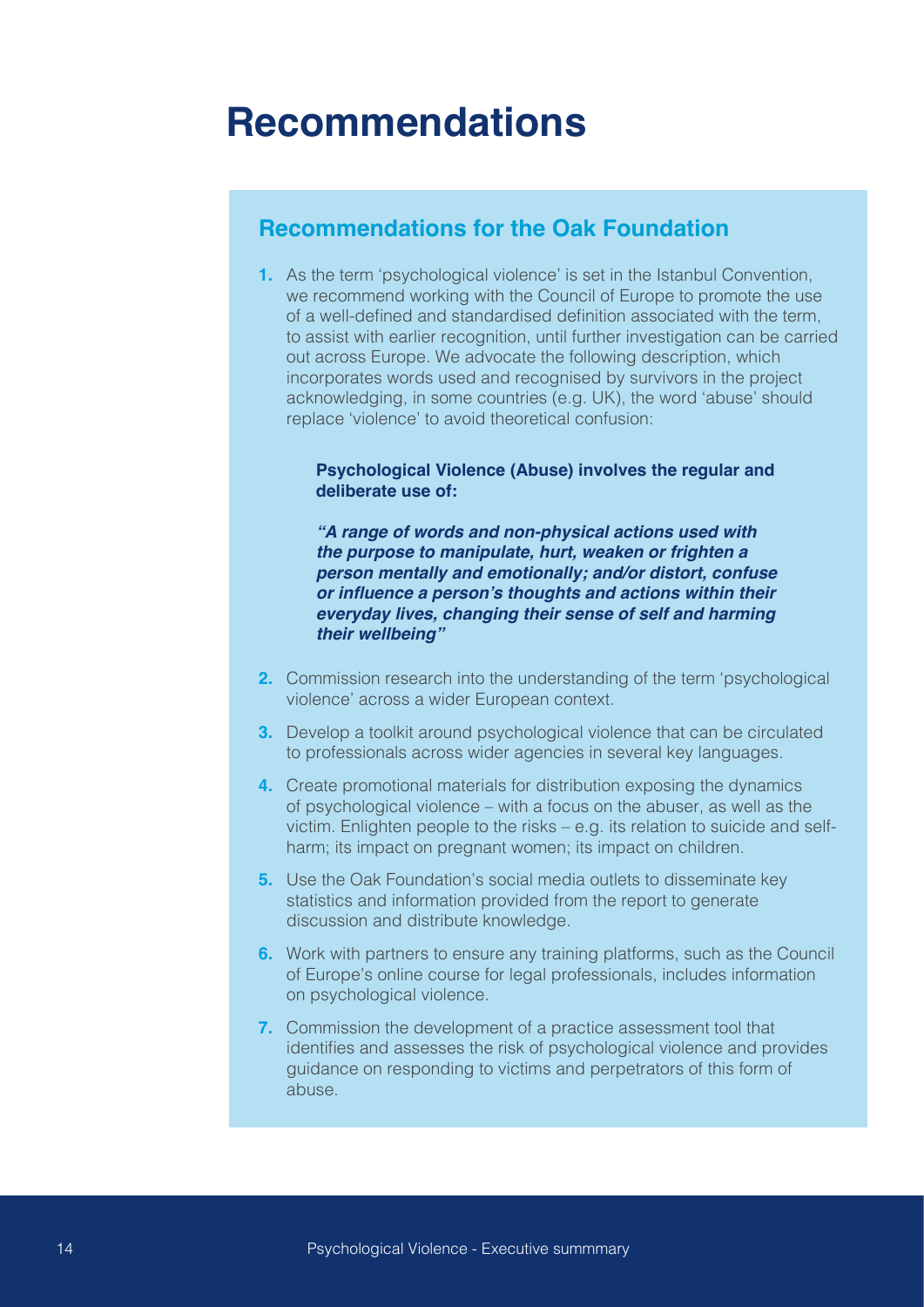- **8.** Commission research into the emotional and cognitive elements of psychological violence to gain understanding of these factors on prevalence, relationship to gender, levels of risk, and impact to the victim.
- **9.** Commission research on the profile of perpetrators who commit this form of abuse to understand, prevent and improve the response to psychological violence, breaking the cycle for future generations.
- **10.** Commission research considering the dynamics of psychological violence within different groups and explore how intersectionality shapes people's experiences of this form of abuse and access to resources.
- **11.** Commission follow-up research to gain a richer understanding of laws specifically around psychological violence, and to what extent they are being used across Europe.
- **12.** Advocate for more complete and comparable data, at national and European levels, on psychological violence, to evidence the scale of the abuse and ensure policy decisions accurately reflect victims' experiences and needs.

#### **Recommendations for the European Commission**

- **1.** Ensure Member States across Europe have specific legislation to address psychological violence within intimate partner relationships and a coordinated criminal offence.
- **2.** Ensure legislation is supported with mandatory training of police and wider criminal justice professionals on psychological violence to provide knowledge and understanding to utilise the regulation.
- **3.** Set up a robust standardised framework across Member States for the monitoring of prosecutions and convictions for psychological violence to assess implementation and survivors' experiences of prosecution.
- **4.** Deliver national educational programmes to children and young people on healthy intimate relationships and how to recognise psychologically abusive behaviours.

#### **Recommendations for local Commissioners**

**1.** Sponsor public awareness raising campaigns which draw attention to the dynamics and risks of psychological violence; and challenge the normalisation of psychologically abusive behaviours with a focus on those who perpetrate the abuse e.g. instead of questioning "do you experience this?" ask "do you do this?".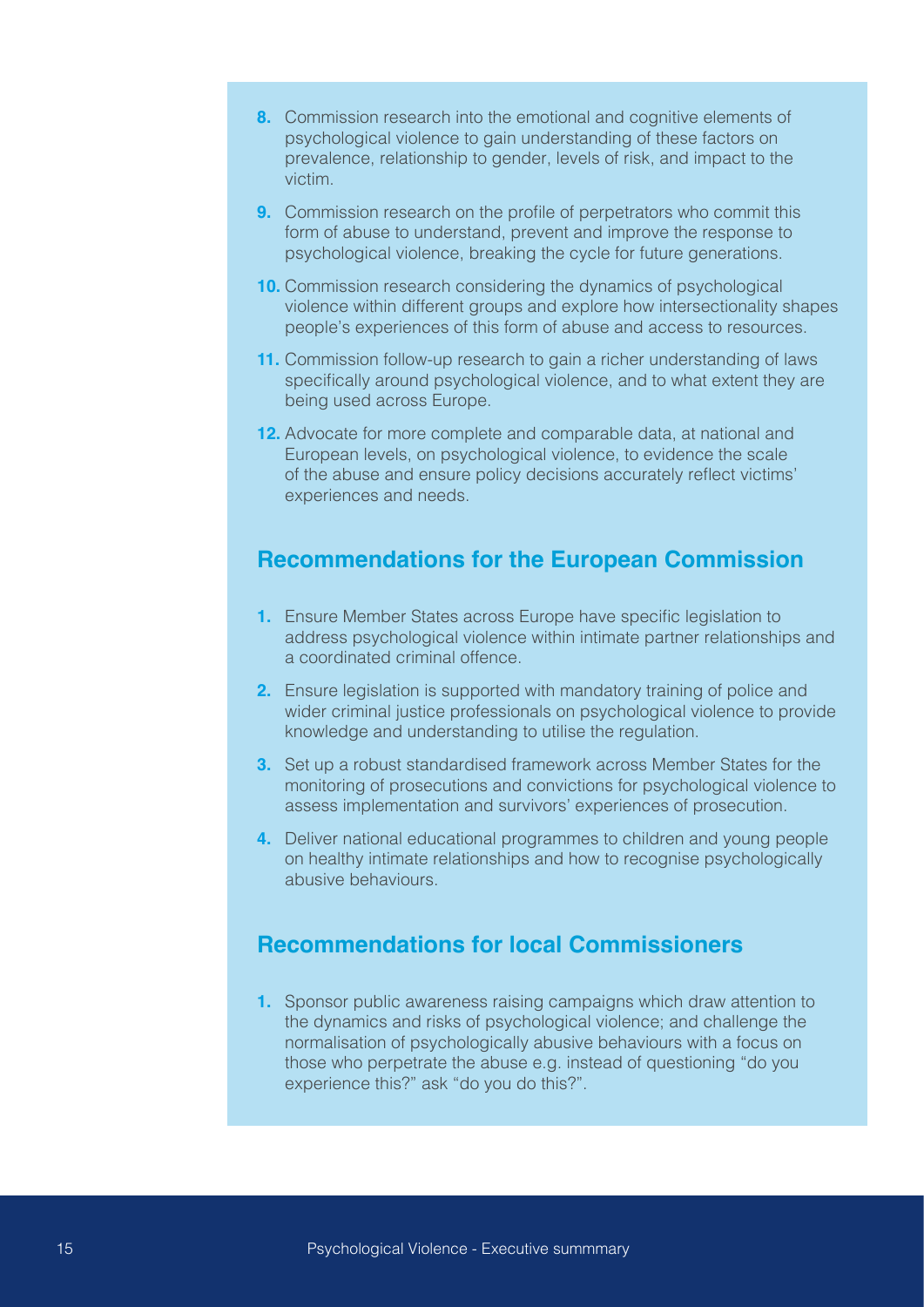- **2.** Guarantee funding for local specialist, long-term therapeutic support for victims and children of psychological violence.
- **3.** Allocate funding to those who work with vulnerable boys and young males (e.g. social workers, youth projects, juvenile probation) to provide a coordinated response to educate and support them to conduct healthy relationship behaviours.

#### **Recommendations for domestic violence services and other specialist services**

- **1.** Display promotional material in services on psychological violence with information on where to get advice and support.
- **2.** Develop forums in domestic violence services for survivors to offer peerto-peer support and use their voices to influence national action plans, and local strategies to target community-wide awareness raising around psychological violence.
- **3.** Develop materials around how technology is used to control and manipulate, to raise awareness. Provide information on how to stay safe online and advice in how to deal with online abuse.
- **4.** Specialist services should work together to offer mutual development opportunities such as arranging reciprocal training and awareness raising.
- **5.** Health professionals should seek training on psychological violence in intimate relationships and practice professional curiosity, so they 'ask the question' in a respectful way with patients that have unexplained psychological or physical symptoms.
- **6.** Specialist services working with young people should offer educational workshops to challenge the normalisation of psychologically abusive behaviours in relationships; working particularly with young people who harm at the earliest opportunity.
- **7.** Ensure data collection gathers the different forms of non-physical violence separately so the prevalence of psychological violence can be evidenced.